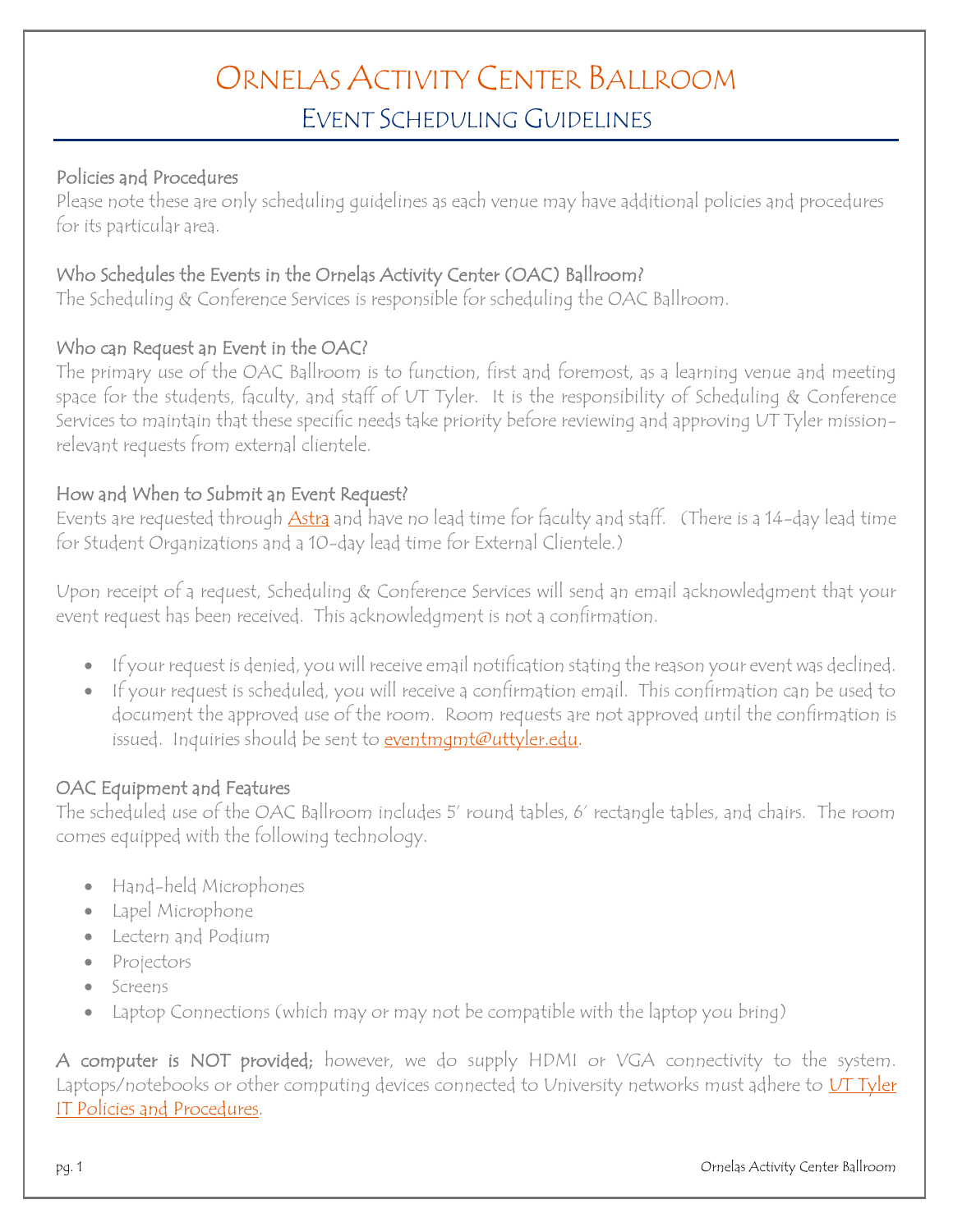Existing technology or systems may not be opened or modified in any way. Use of the room does not include access to locked equipment or rooms.

#### Teleconferencing

The OAC Ballroom does not have telephone conferencing capability.

# Web Conferencing (Zoom)

Zoom offers video conferencing that unifies HD video conferencing, mobility and web meetings together as a free cloud service. It works across desktop, tablet, mobile and room systems. It is available for Mac, Windows, iOS, Android, PSTN and H.323/SIP room systems.

For more information, contact *itsupport@uttyler.edu*. You can also watch the YouTube video to Learn more [about Zoom](https://www.youtube.com/watch?v=hLkSE5grx3M&feature=youtu.be) or [Sign Up](http://www.zoom.us/signup) for your free account today. Campus Computing Services (CCS) can help with your Zoom conference - just complete the [Zoom Conferencing Request Form.](https://uttyler.az1.qualtrics.com/jfe/form/SV_d5UgG5wula1Op25)

# Emergency Closure

If the University experiences an emergency closing due to weather, utility failure, or other unforeseen disaster, the event is considered canceled.

Events will not be scheduled on official University holidays.

# Event Sponsor/Contact Responsibility

The sponsoring organization or department is responsible for the information provided. When making a reservation, you will be required to designate a contact person who is responsible for the proper conduct of the event.

The type of activity of the event may not be changed from that requested without prior written approval from the Scheduling & Conference Services.

A reservation does not provide event support services such as catering or security. These items are examples of extra services that may be arranged on a fee-for-service basis. The contact is responsible for the planning and coordination of all event-related arrangements. Under no circumstances is furniture or other property to be removed from the room or removed from other rooms. The sponsor is responsible for any extra cleanup fees or damages to the facility incurred during the course of the event or during the event set-up and take-down. Any items brought in for the event should be removed promptly and the room returned to its original arrangement.

Failure to adhere to these policies may subject the sponsor to deposit charges and/or restriction of space usage privileges.

# Expectations

All users are expected to leave the OAC in good order.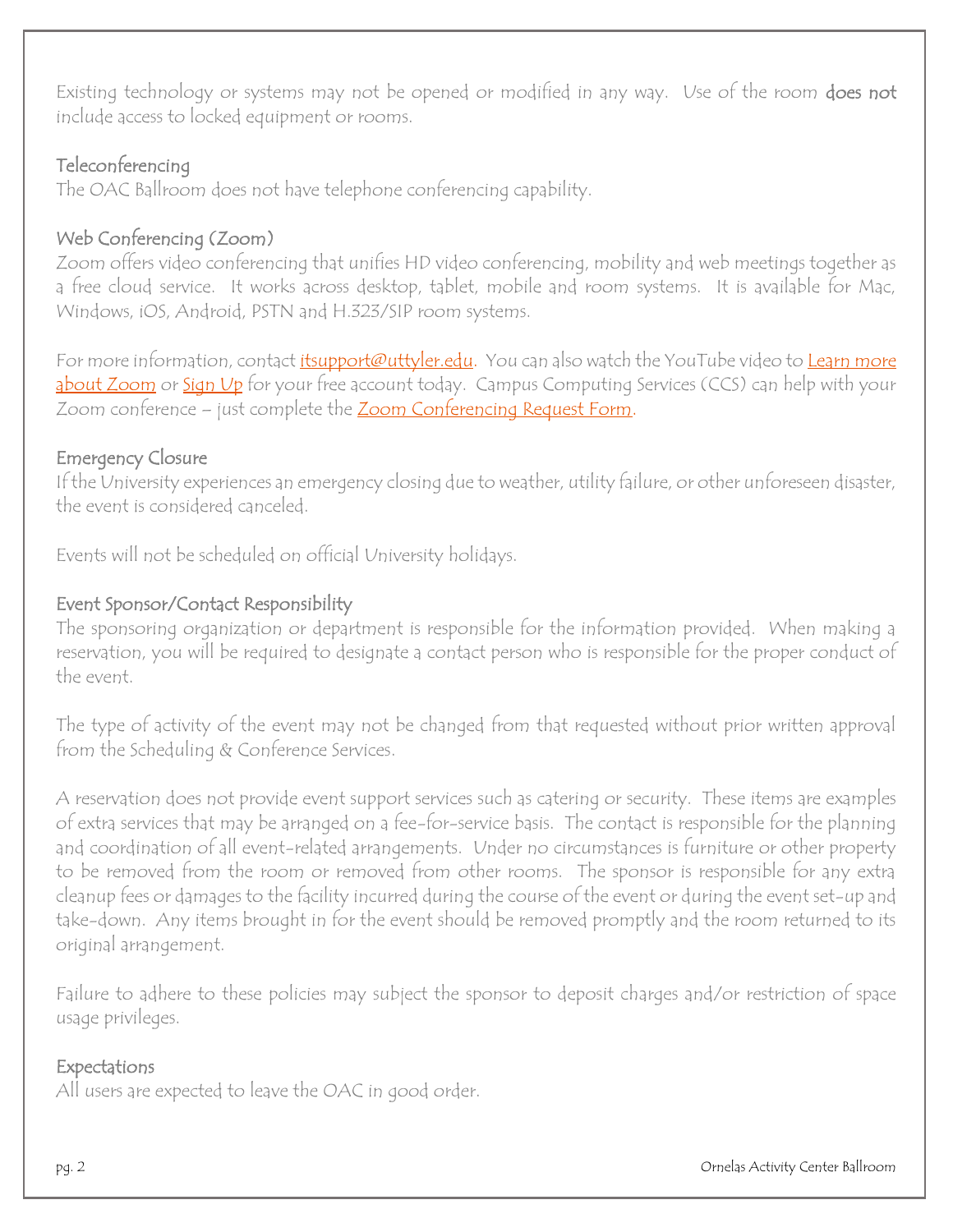#### Decorations

Items may not be affixed to walls, windows, floor or ceiling or other surfaces of the facility with tape, sticky adhesive or any material that will damage the surface or leave markings. Banners or posters are not allowed to be hung on the outside of the building. Prohibited items include but are not limited to: confetti, glitter, silly string and rice. The use of these items will result in an additional cleaning fee.

#### Facilities Information

Porter services are provided by Service Solutions. Extraordinary cleanup, or any damages incurred from event usage, will be billed accordingly.

If you find the temperature in the room uncomfortable, you can contact the Physical Plant at (903) 566- 7030.

#### Food Service/Catering

Sodexo is UT Tyler's on-campus food service provider. Check out what they have to offer at **Sodexo's** [Gatherings: Perfected.](https://uttylercatering.catertrax.com/)

#### Alcohol [UT Tyler Policy Regarding Alcohol](http://www.uttyler.edu/wellness/alcoholpolicies.php)

#### Smoking

As of August 2016, the University of Texas at Tyler will be a smoke- and tobacco-free campus. All students, staff, faculty, and visitors are prohibited from smoking and using, selling, free distributing, and advertising tobacco products and electronic cigarettes in all facilities and on all University property. For more information, please refer to **UT Tyler - Tobacco-Free Campus**.

#### Campus Carry Policy

For UT Tyler's Concealed Handgun Policy, Effective August 1, 2016, click [Campus Carry Policy.](http://catalogs.uttyler.edu/en/UTTyler/HOP/Series-200-General-Policies-and-Procedures/2-10-1-Concealed-Handguns-on-Campus)

#### Custodial and Setup/Teardown

Event setup is provided by Service Solutions and setup details should be provided on the Astra event request form when requesting your room.

### ADDITIONAL INFORMATION FOR STUDENT ORGANIZATIONS

#### Student Organization Reservations

Only registered student organizations are allowed to request space on campus. Please refer to the **Student** [Organization Guidelines](https://www.uttyler.edu/sll/studentorganizations/guidelines.php) for additional details. There is a 14-day lead time for requests.

#### Porter Service and Excessive Cleaning

Extraordinary cleanup, or any damages incurred from event usage, will be billed to the individual student organization. The organization will also be referred to Student Engagement for possible disciplinary action. Scheduling and Student Engagement reserve the right to refuse future use of this venue.

#### Publicity, Signs and Flyers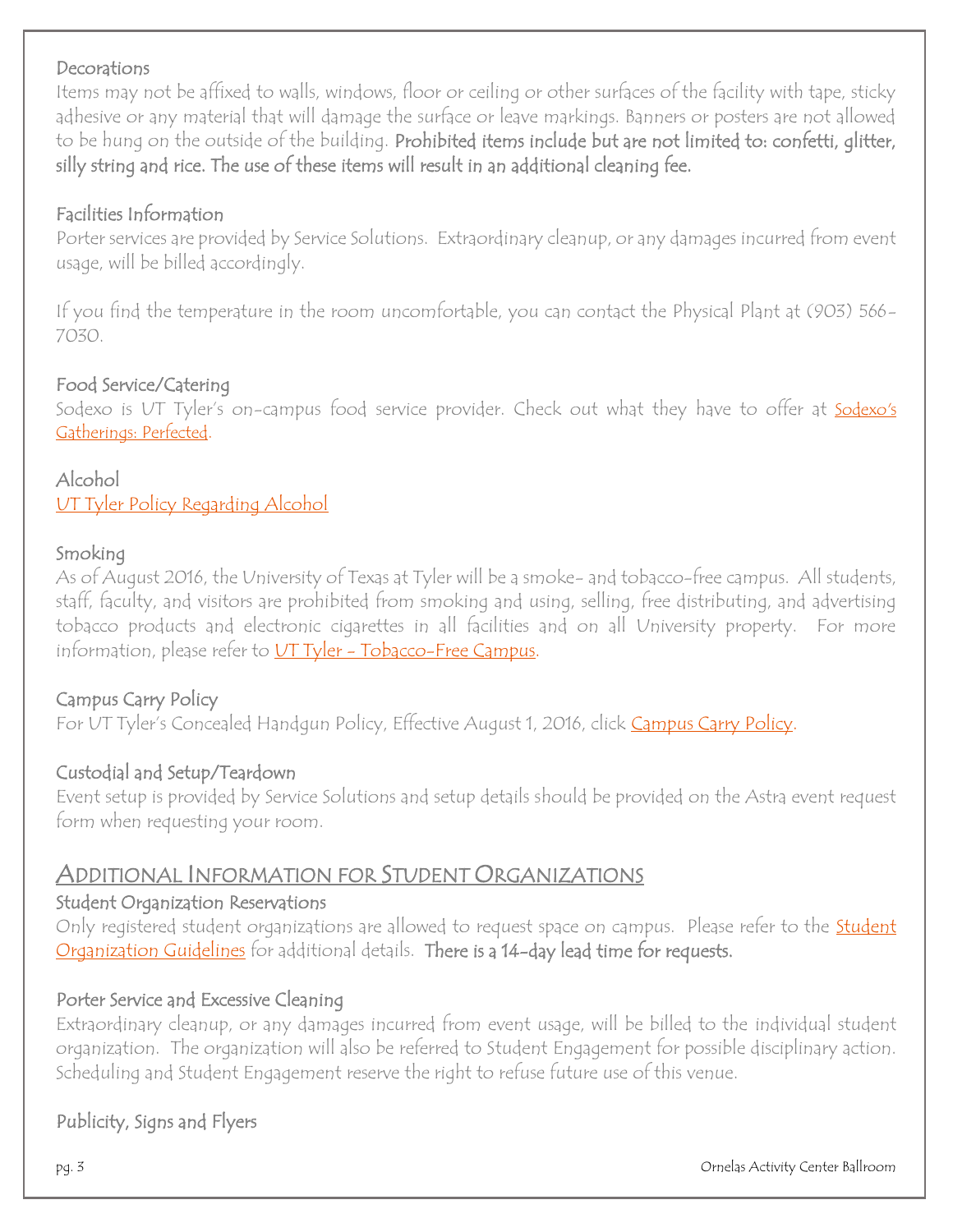All signs, posters, and fliers must be approved by the Department of Student Life and Leadership unless they are posted on a bulletin board or other designated location that is occupied and controlled by an academic or administrative unit per chapter 6, section 6 -506. Please refer to UT Tyler's Student Organization [Handbook](https://www.uttyler.edu/sll/studentorganizations/files/student-organization-handbook.pdf) for bulletin board posting locations.

[Posting Guidelines](http://www.uttyler.edu/sll/studentorganizations/files/PostingGuidelines.pdf) will help determine if your student organization's sign/flyer/poster or banner is ready for approval.

#### Insurance

Questions regarding student organization insurance should be addressed to Student Success (903) 566-7018.

# ADDITIONAL INFORMATION FOR EXTERNAL CLIENTELE

### External Clientele Reservations

As outlined in the UT Tyler Handbook of Operations, the OAC Ballroom is designated as a "Special Use Facility" by the President and is available for public use but only if it has a nexus to the mission of The University of Texas at Tyler. There is a minimum of 10-days in advance and an allowable max of 365-days in the future for external clientele requests.

External clientele requesting space are required to:

- 1. Request space using our online scheduling process
- 2. Sign a Facilities Use Agreement
- 3. Pay usage fee and additional support services fee, if required
- 4. Provide to the Risk Manager a certificate of insurance evidencing insurance coverage as indicated in the Facilities Use Agreement.

Upon receipt of a request, Scheduling & Conference Services will send an email acknowledgment that your event request has been received. This acknowledgment is not a confirmation. An event record will be created in our scheduling software and placed in a "pending" status to remove the room from inventory.

A Facilities Use Agreement will be created and sent to the event contact for review. As soon as the agreement has been executed by both parties, the event status will be changed to "scheduled." An email confirmation will be sent to the event contact. Inquiries should be sent to eventmant@uttyler.edu.

If your request is denied, you will receive email notification stating the reason your event was declined.

#### Facility Usage Fee

Contact [eventmgmt@uttyler.edu](mailto:eventmgmt@uttyler.edu) for facility use fee information.

#### Porter Services and Excessive Cleaning

Extraordinary cleanup, or any damages incurred from event usage, will be billed accordingly.